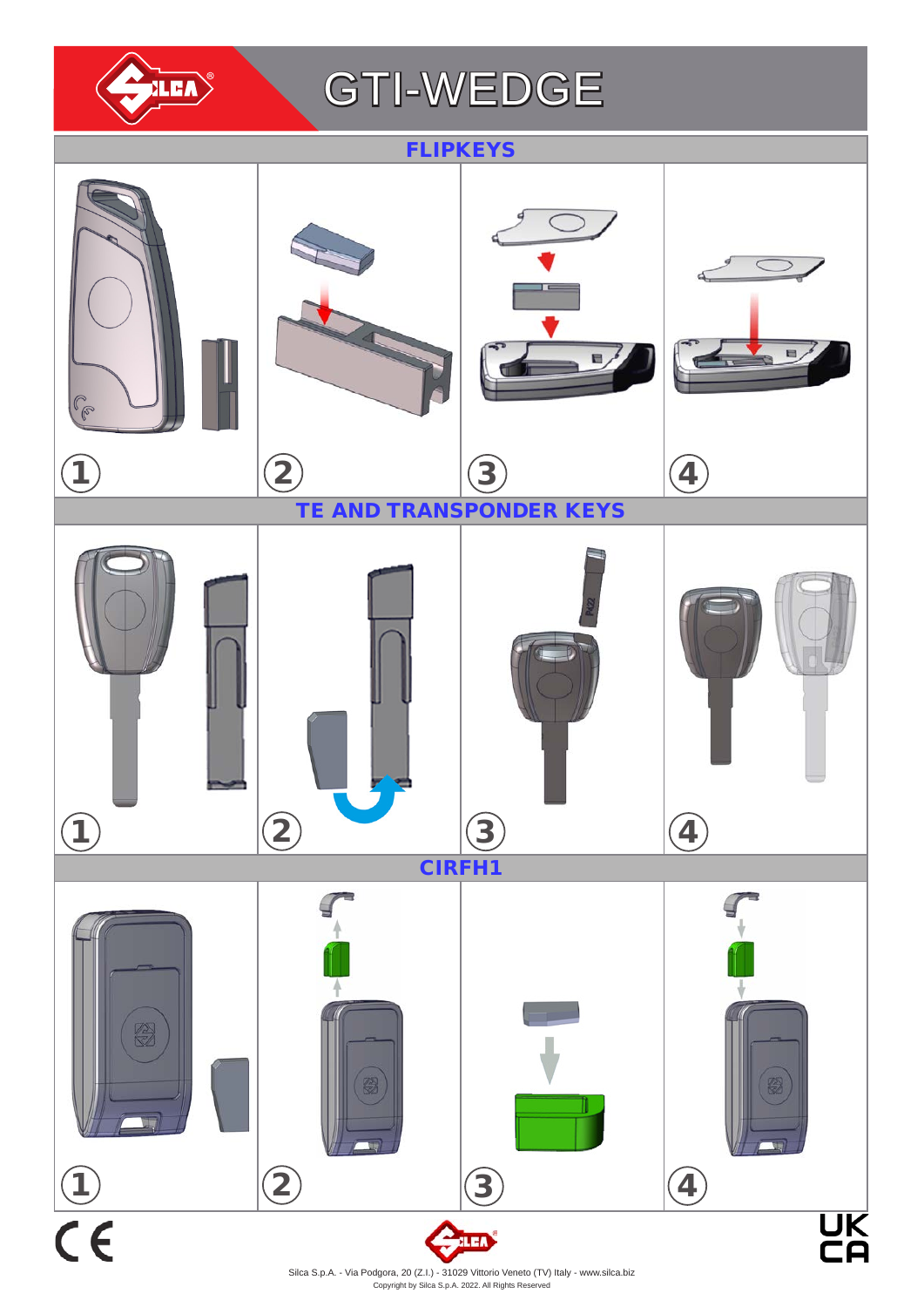

# GTI-WEDGE

## **WARNING**

- **EN WARNING**: Choking hazard. Small parts not for children under 3 years or any individuals who have a tendency to place inedible objects in their mouths. Keep out of reach of children
- **IT ATTENZIONE**: Pericolo di soffocamento. Piccole parti non adatte a bambini sotto i 3 anni o a individui che hanno la tendenza a mettere in bocca oggetti non commestibili. Tenere lontano dalla portata dei bambini.
- DE ACHTUNG: Es besteht Erstickungsgefahr. Kleinteile nicht geeignet für Kinder unter 3 Jahren oder Personen, die dazu neigen, nicht essbare Gegenstände in den Mund zu nehmen. Außerhalb der Reichweite von Kindern aufbewahre
- FR ATTENTION: Risque de suffocation. Les petites pièces ne conviennent pas aux enfants de moins de 3 ans ni aux personnes qui ont<br>tendance à mettre des objets non comestibles dans leur bouche. Tenir hors de portée des enfa
- **ES ATENCIÓN**: Riesgo de asfixia. Las piezas pequeñas no son adecuadas para niños menores de 3 años o para personas que tienden a meterse objetos no comestibles en la boca. Mantener fuera del alcance de los niños.
- **PT ATENÇÃO**: Risco de asfixia. As peças pequenas não são adequadas para crianças com menos de 3 anos de idade ou para pessoas que tendem a colocar objectos não comestíveis na sua boca. Manter fora do alcance das crianças.
- **NL WAARSCHUWING**: Verstikkingsgevaar. Kleine onderdelen zijn niet geschikt voor kinderen onder de 3 jaar of voor personen die de neiging hebben niet-eetbare voorwerpen in hun mond te stoppen. Buiten bereik van kinderen bewaren.
- **EN WARNING**: Medical assistance should be sought immediately if it is suspected that the object has been swallowed or inserted into any part of the body.
- **IT ATTENZIONE**: L'assistenza medica deve essere richiesta immediatamente se si sospetta che l'oggetto sia stato inghiottito o inserito in una qualsiasi parte del corpo.
- **DE ACHTUNG**: Wenn der Verdacht besteht, dass der Gegenstand verschluckt oder in ein Körperteil eingeführt wurde, sollte sofort ein Arzt aufgesucht werden
- **FR ATTENTION**: Il faut immédiatement consulter un médecin si l'on soupçonne que l'objet a été avalé ou inséré dans une partie quelconque du corps.
- **ES ATENCIÓN**: Se debe buscar asistencia médica inmediatamente si se sospecha que el objeto ha sido tragado o introducido en alguna parte del cuerpo
- **PT ATENÇÃO**: A assistência médica deve ser solicitada imediatamente se houver suspeita de que o objecto foi engolido ou inserido em qualquer parte do corpo.
- **NL WAARSCHUWING**: Indien het vermoeden bestaat dat het voorwerp is ingeslikt of in enig lichaamsdeel is ingebracht, moet onmiddellijk medische hulp worden ingeroepen.



*EN 62368-1 compliant*

- **EN WARNING:** For correct disposal please refer to current standards.
- **IT ATTENZIONE:** Per il corretto smaltimento fare riferimento alle norme vigenti.
- **DE ACHTUNG:** Für die Entsorgung verweisen wir auf die geltenden Normen.
- FR ATTENTION: Pour l'évacuation appropriée se référer aux normes en vigueur.
- **ES ATENCIÓN:** Para su apropiada eliminación referirse a las normas actuales.
- **PT ATENÇÃO:** Para a eliminação correta consulte as normas vigentes.
- **NL WAARSCHUWING:** Voor correcte afvalverwerking raadpleeg naar geldende normen.
- **EN** This product meets the requirements of the international standard EN 62368-1
- **IT** Questo prodotto rispetta i requisiti dello standard internazionale EN 62368-1
- **DE** Dieses Produkt erfüllt die Anforderungen der internationalen Norm EN 62368-1
- **FR** Ce produit répond aux exigences de la norme internationale EN 62368-1
- **ES** Este producto cumple los requisitos de la norma internacional EN 62368-1
- **PT** Este produto cumpre os requisitos da norma internacional EN 62368-1
- **NL** Dit product voldoet aan de eisen van de internationale norm EN 62368-1